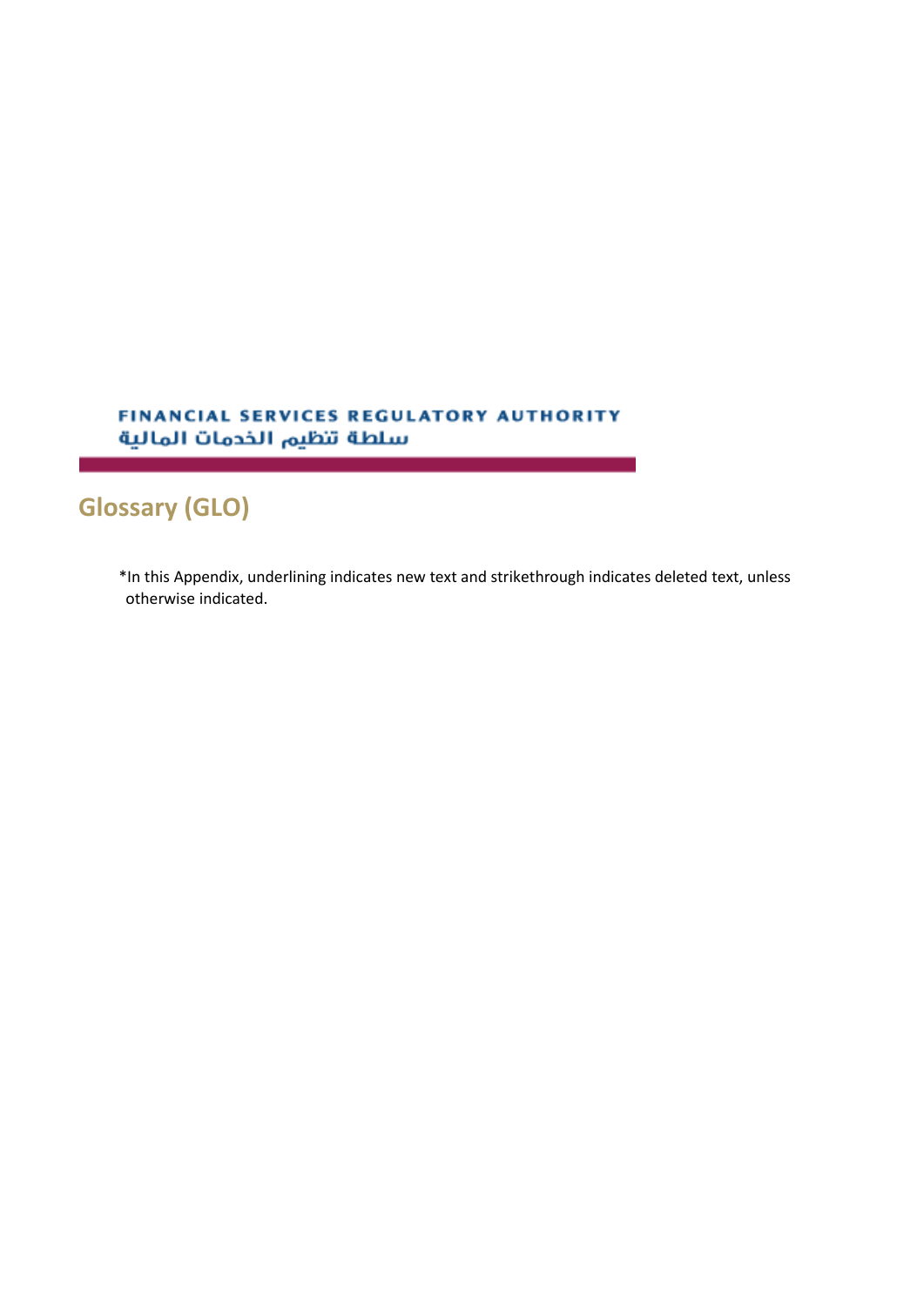| <b>Defined Terms</b>      | <b>Definitions</b>                                                                                                                                                                                                                                                                                                                                                                                                                                                                                                                   |
|---------------------------|--------------------------------------------------------------------------------------------------------------------------------------------------------------------------------------------------------------------------------------------------------------------------------------------------------------------------------------------------------------------------------------------------------------------------------------------------------------------------------------------------------------------------------------|
| <b>Eligible Custodian</b> | Means a Person who is a separate legal entity from the Authorised Person                                                                                                                                                                                                                                                                                                                                                                                                                                                             |
|                           | which engages it to Provide Custody Fund Manager and who also meets                                                                                                                                                                                                                                                                                                                                                                                                                                                                  |
|                           | one of the following criteria:                                                                                                                                                                                                                                                                                                                                                                                                                                                                                                       |
|                           | (a)<br>an Authorised Person whose Financial Services Permission                                                                                                                                                                                                                                                                                                                                                                                                                                                                      |
|                           | authorises it to Provide Custody;                                                                                                                                                                                                                                                                                                                                                                                                                                                                                                    |
|                           | (b)<br>an Authorised Person that is a Bank;                                                                                                                                                                                                                                                                                                                                                                                                                                                                                          |
|                           | (c)<br>a Recognised Body or Remote Body;                                                                                                                                                                                                                                                                                                                                                                                                                                                                                             |
|                           | (d)<br>a legal entity that is authorised and supervised by a Non-ADGM<br>Financial Services Regulator in a Recognised Jurisdiction for<br>providing custody services in respect of a Fund and is subject to a<br>minimum capital requirement of \$4 million or its equivalent in any<br>other currency at the relevant time and has had surplus revenue<br>over expenditure for the last two financial years;                                                                                                                        |
|                           | a legal entity where it, or its holding company, is: (i) in respect of<br>(e)<br>its financial strength, rated or graded as at least "investment grade"<br>by Moody's, Fitch or Standard & Poor's or such other international<br>rating agency as may be recognised by the Regulator; and<br>(ii) authorised and supervised by a Non-ADGM Financial Services<br>Regulator in another jurisdiction which is a Zone 1 country;                                                                                                         |
|                           | (f)<br>a legal entity that is authorised or recognised by a Non-ADGM<br>Financial Services Regulator to operate as an exchange or a clearing<br>house in a Recognised Jurisdiction;                                                                                                                                                                                                                                                                                                                                                  |
|                           | a legal entity that is and remains: (i) controlled and wholly owned<br>(g)<br>by one or more of the national governments of the six member<br>states of the Gulf Cooperation Council; (ii) authorised and<br>supervised by a Non-ADGM Financial Services Regulator or Central<br>Bank of at least one of the said national governments; and (iii) rated<br>or graded as at least "investment grade" by Moody's, Fitch or<br>Standard & Poor's or such other international rating agency as may<br>be recognised by the Regulator; or |
|                           | any other legal entity otherwise acceptable to the Regulator.<br>(h)                                                                                                                                                                                                                                                                                                                                                                                                                                                                 |